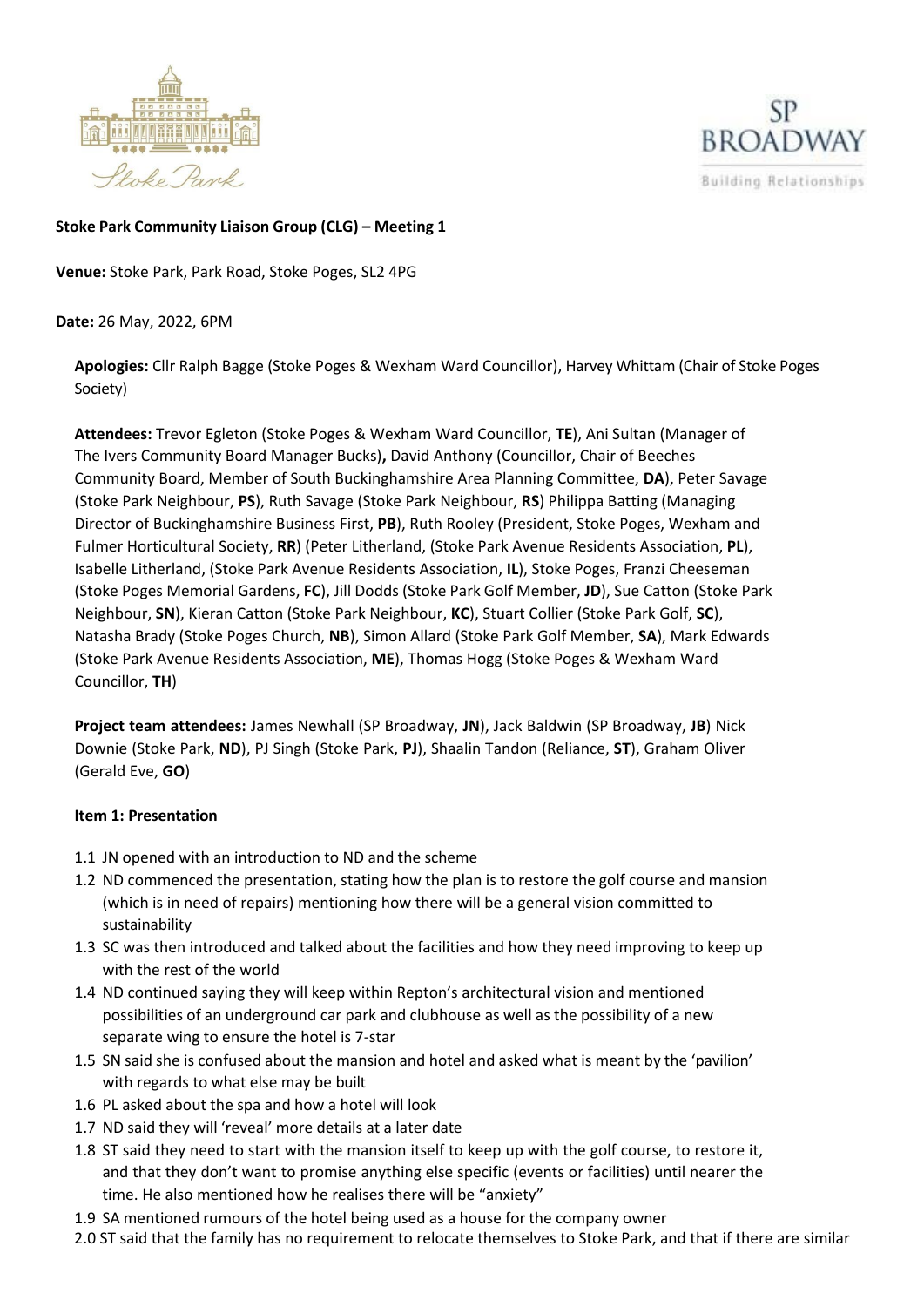rumours and residents have questions they can get in touch.

- 2.1 SA said that he wants to drive in the gate and appreciate the beauty and be a member and does not want to lose that inclusivity
- 2.2 ST said people across the world are asking and assuming they will enhance the product, as is Reliance's record and that Reliance are not intending to turn Stoke Park into a private residence
- 2.3 JD mentioned a rumour that there will be a cricket stadium
- 2.4 ND, PJ and ST stated that there are no proposals for a cricket stadium
- 2.5 JD followed up by asking about the other pavilion building,
- 2.6 PT said they aren't demolishing or building anything 'sore to the eye' and said they will be open to Golf Club Members
- 2.7 JD asked again about timescale as she wants to start playing again as soon as possible
- 2.8 ST said they want to get it done as soon as possible,
- 3.0 SC added it will be two years to just do the golf course, once they have planning permission
- 3.1 ST said they want participation and consent to keep it sustainably
- 3.2 SA asked what has been done so far, as he has seen workmen around

3.3 PJ said a lot of time has been spent working on the mansion, doing the electricity and having to keep within the listed building rules mentioned, adding that the current buildings need certain upgrades and modifications such as putting in a new salon and spar areas around the pool, including a café as well, which is what the contractors are working on

- 3.4 ST said they are working on drainage and electricity alongside other aspects like water and the grounds, adding that he understands "the anxiety" again, and asked them to be respectful of the fact that it has to be a holistic and open approach – starting with health and safety issues
- 3.5 SA asked about listed status applying to all floors and GO confirmed the whole building is listed
- 3.6 ND moved back to the slideshow, starting with community outreach update and welcomed feedback if there is anything more Stoke Park can be doing in the community and in engaging with specific groups
- 3.7 ST added more that Reliance does a lot of charity, saying they like to participate and contribute in more than just financial ways
- 3.8 ND played the video which shows the vision for the site and why it requires maintenance

## **Item 2: Q&A**

- 3.9 JD: asked planners and councillors to give details of what they are looking out for and their red lines they don't want to see crossed
- 4.0 TE said he can't comment on anything until they get reports (as he is a member of a planning committee), but he was overall supportive of the site as he believes that South Bucks District Council had neglected Stoke Park and he does want to see it restored, in line with historic and green belt regulations
- 4.1 ST contributed further, saying they want to make it sustainable for the next generation to look back and enjoy
- 4.2 RS asked if there is consideration of anything that may be done with East Drive said adding she is happy to see South Lodge being restored and appreciated that they are doing work but she'd like to think its been considered that East Drive is part of the estate
- 4.3 ND said Stoke Park is considering that the club house be built near East Drive (so it won't be neglected) and that they would have an entrance for Golf Club Members there, Reliance clear up that everything will be invested in and nothing on the site will be ignored.
- 4.4 TE said it is interesting as a while ago nothing was looked at as a whole and it is good to know that Reliance will look at it as a whole, like the council did not do historically
- 4.5 PL asked what their long-term commercial investment is and asked when Reliance would expect a return for their money
- 4.6 PT said not every project from Reliance is as simple as cash businesses, and some are not just about money - PL quickly asked "In India?" and PT said this applies to Stoke Park too and that